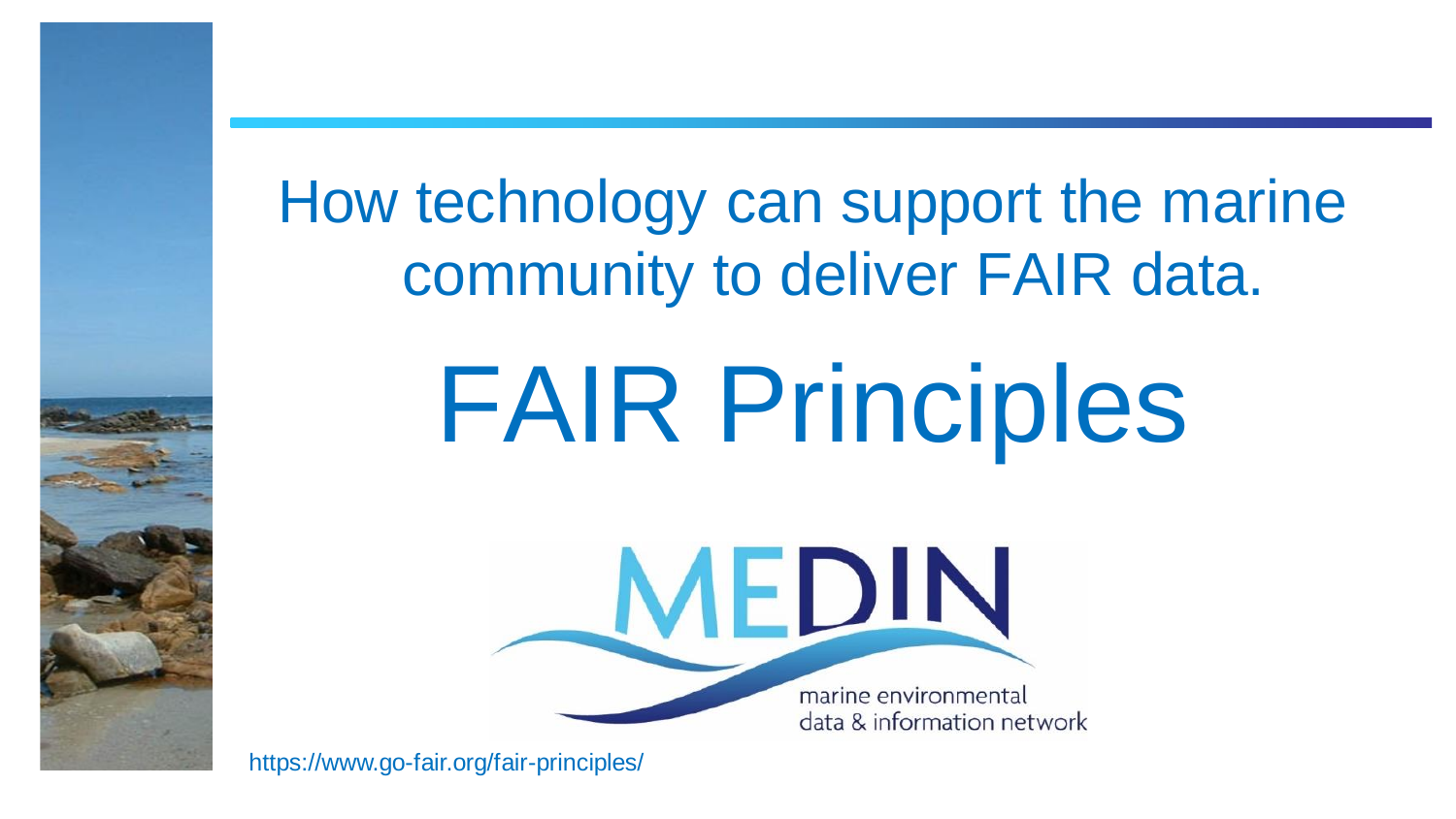



The first step in (re)using data is to find them. Metadata and data should be easy to find for both humans and computers.

[•F1. \(Meta\)data are assigned a globally unique and persistent identifier](https://www.go-fair.org/fair-principles/fair-data-principles-explained/f1-meta-data-assigned-globally-unique-persistent-identifiers/)

[•F2. Data are described with rich metadata](https://www.go-fair.org/fair-principles/fair-data-principles-explained/f2-data-described-rich-metadata/) 

[•F3. Metadata clearly and explicitly include the identifier of the data](https://www.go-fair.org/fair-principles/f3-metadata-clearly-explicitly-include-identifier-data-describe/)  they describe

[•F4. \(Meta\)data are registered or indexed in a searchable resource](https://www.go-fair.org/fair-principles/f4-metadata-registered-indexed-searchable-resource/)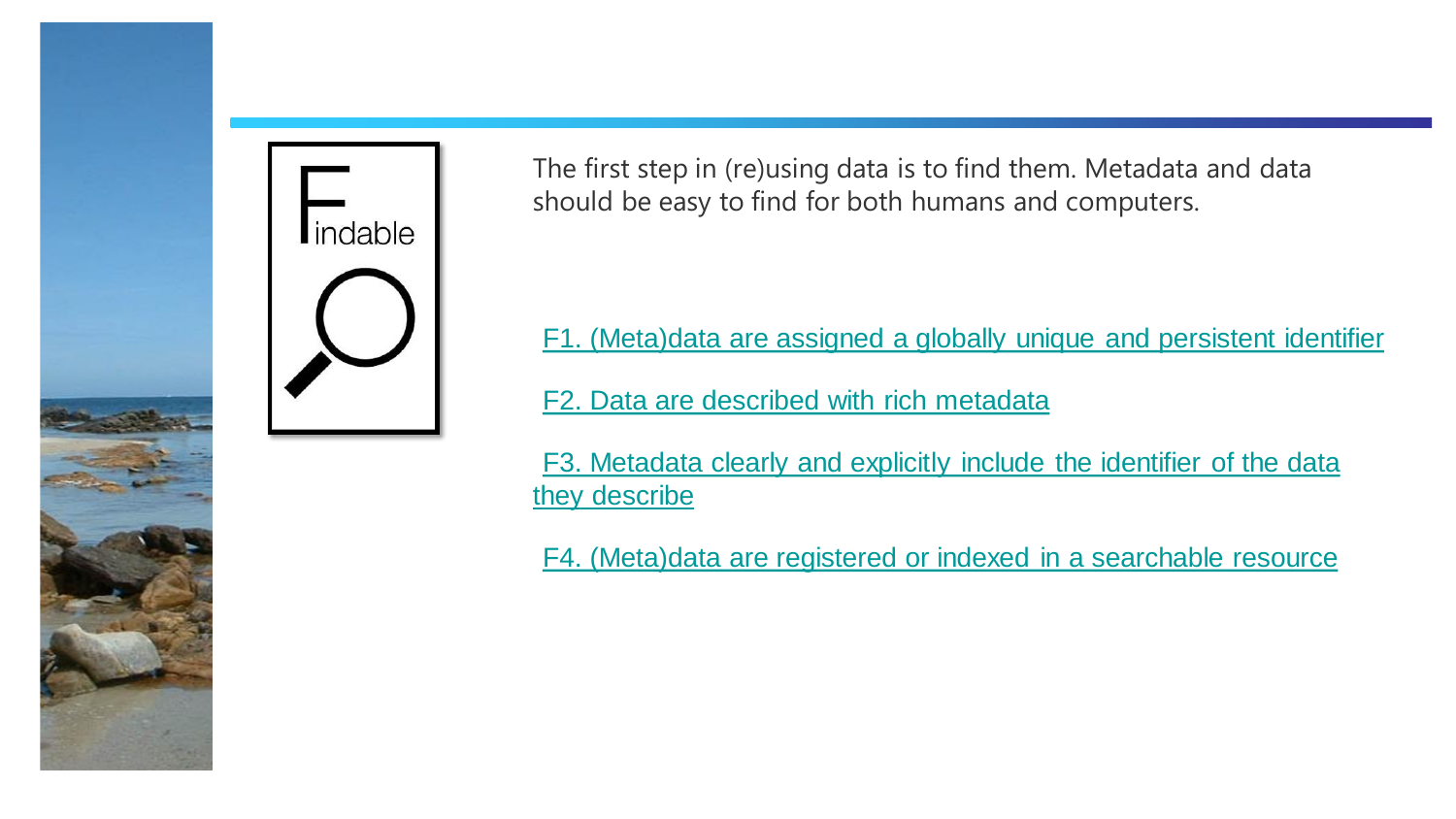

Once the user finds the required data, they need to know how they can be accessed, possibly including authentication and authorisation.

[A1. \(Meta\)data are retrievable by their identifier using a standardised](https://www.go-fair.org/fair-principles/542-2/)  communications protocol

A1.1 [The protocol is open, free, and universally implementable](https://www.go-fair.org/fair-principles/a1-1-protocol-open-free-universally-implementable/)

A1.2 [The protocol allows for an authentication and authorisation](https://www.go-fair.org/fair-principles/a1-2-protocol-allows-authentication-authorisation-required/)  procedure, where necessary

[A2. Metadata are accessible, even when the data are no longer](https://www.go-fair.org/fair-principles/a2-metadata-accessible-even-data-no-longer-available/)  available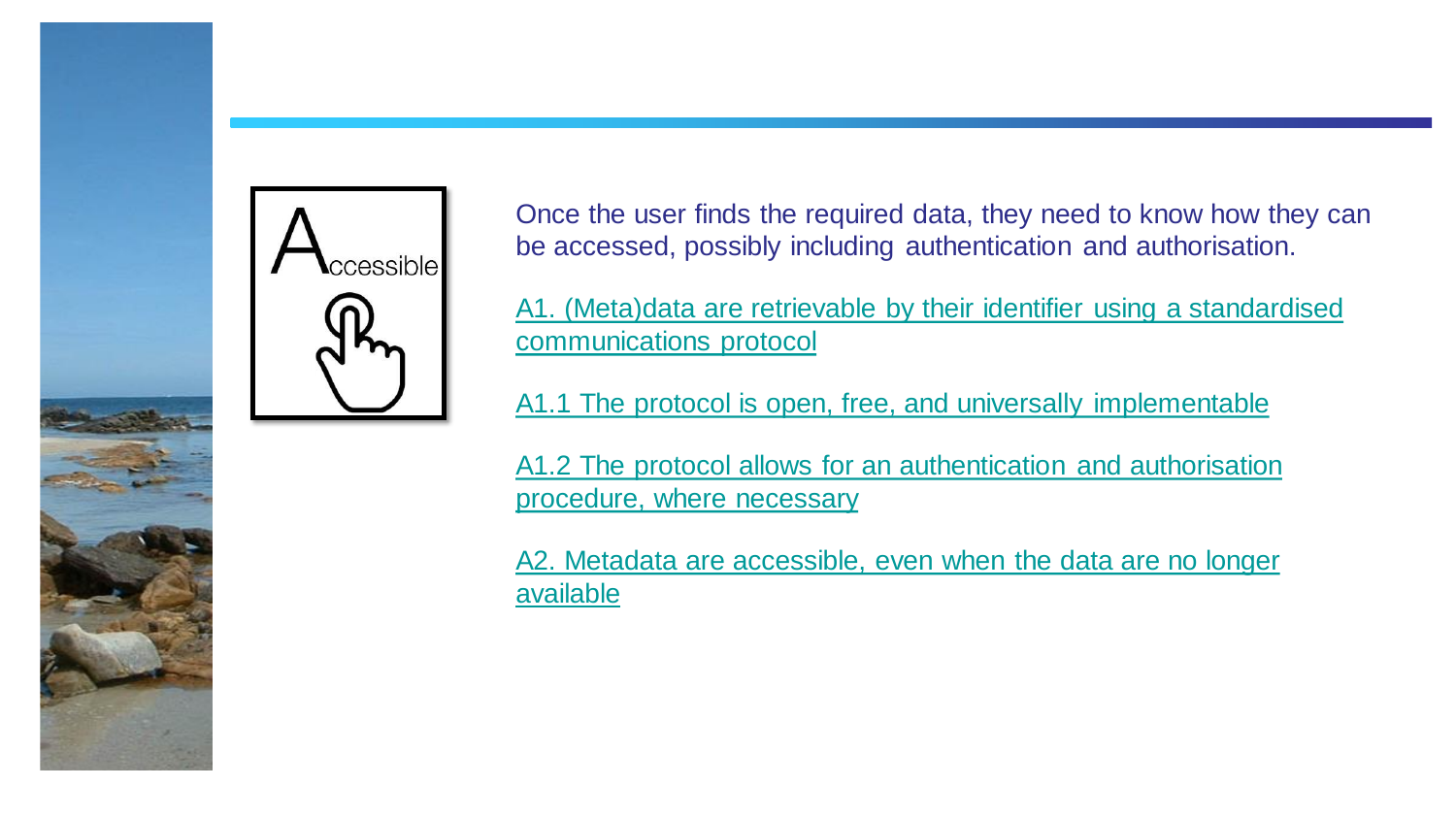

The data usually need to be integrated with other data. In addition, the data need to interoperate with applications or workflows for analysis, storage, and processing.

[I1. \(Meta\)data use a formal, accessible, shared, and broadly](https://www.go-fair.org/fair-principles/i1-metadata-use-formal-accessible-shared-broadly-applicable-language-knowledge-representation/)  applicable language for knowledge representation.

[I2. \(Meta\)data use vocabularies that follow FAIR principles](https://www.go-fair.org/fair-principles/i2-metadata-use-vocabularies-follow-fair-principles/)

[I3. \(Meta\)data include qualified references to other \(meta\)data](https://www.go-fair.org/fair-principles/i3-metadata-include-qualified-references-metadata/)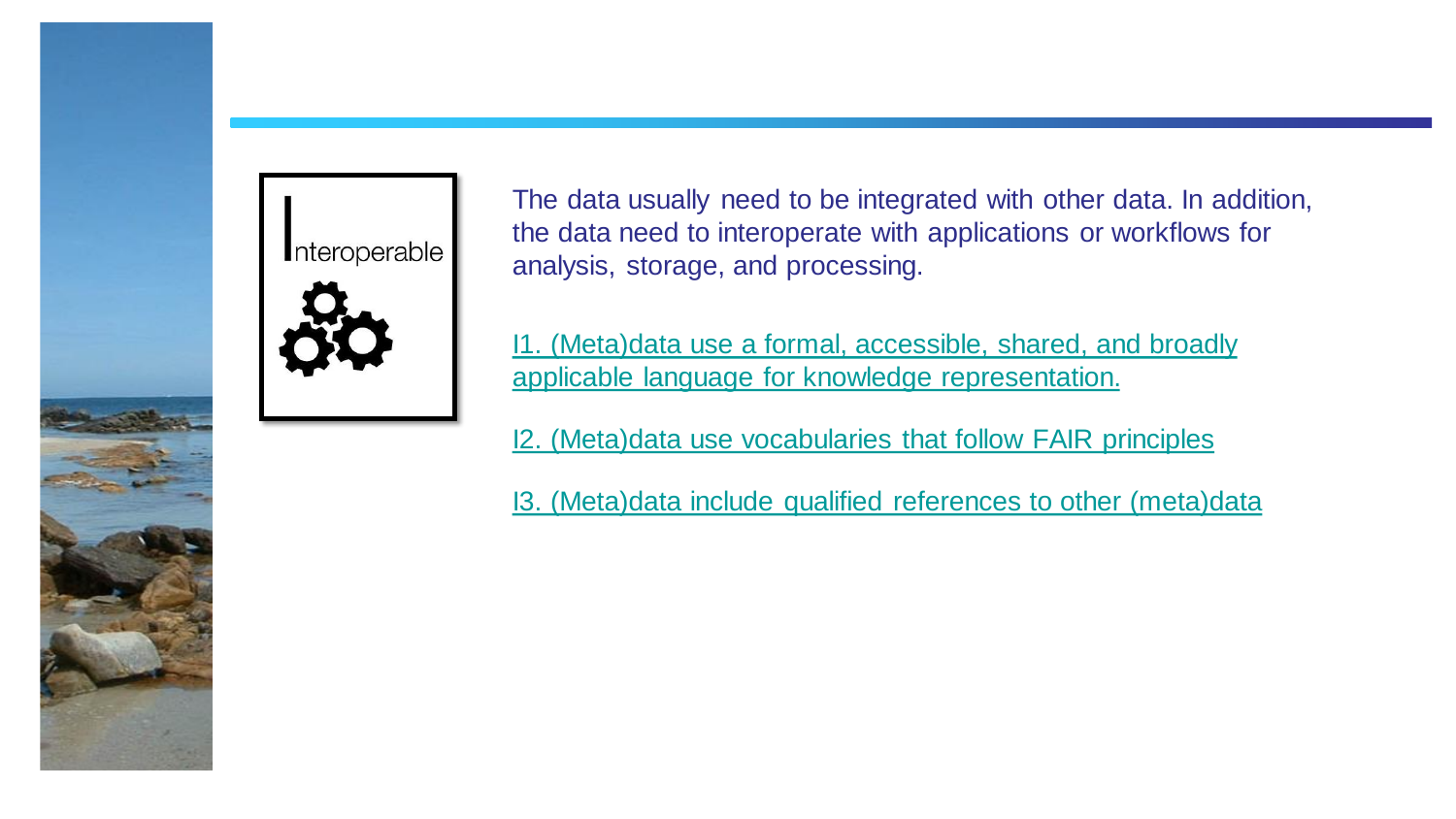

The ultimate goal of FAIR is to optimise the reuse of data. To achieve this, metadata and data should be well-described so that they can be replicated and/or combined in different settings.

[R1. \(Meta\)data are richly described with a plurality of accurate and](https://www.go-fair.org/fair-principles/r1-metadata-richly-described-plurality-accurate-relevant-attributes/)  relevant attributes

[R1.1. \(Meta\)data are released with a clear and accessible data usage](https://www.go-fair.org/fair-principles/r1-1-metadata-released-clear-accessible-data-usage-license/)  **license** 

[R1.2. \(Meta\)data are associated with detailed provenance](https://www.go-fair.org/fair-principles/r1-2-metadata-associated-detailed-provenance/)

[R1.3. \(Meta\)data meet domain-relevant community standards](https://www.go-fair.org/fair-principles/r1-3-metadata-meet-domain-relevant-community-standards/)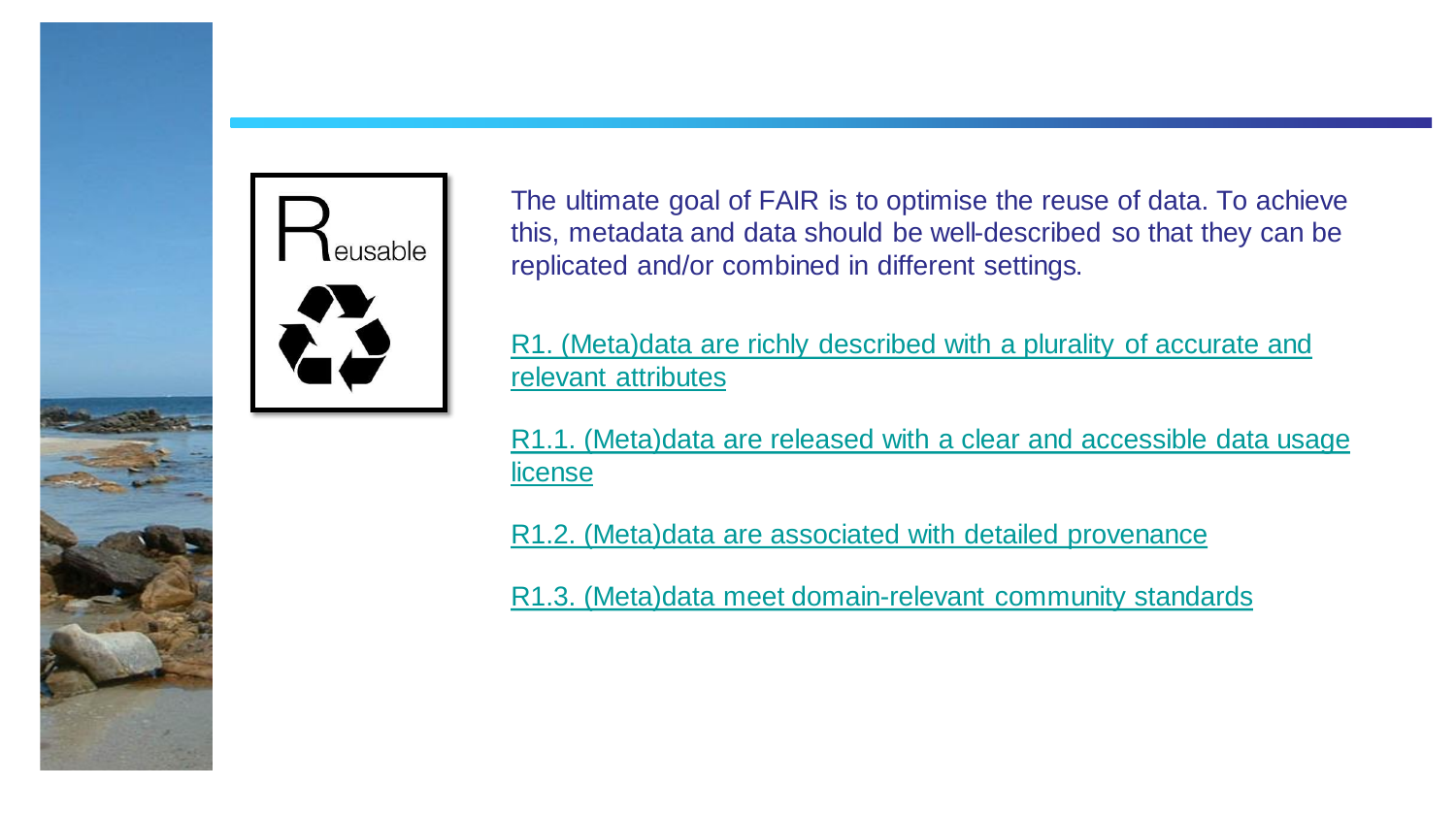### Breakout session 1.

## What support do you need to make your data findable?

Indable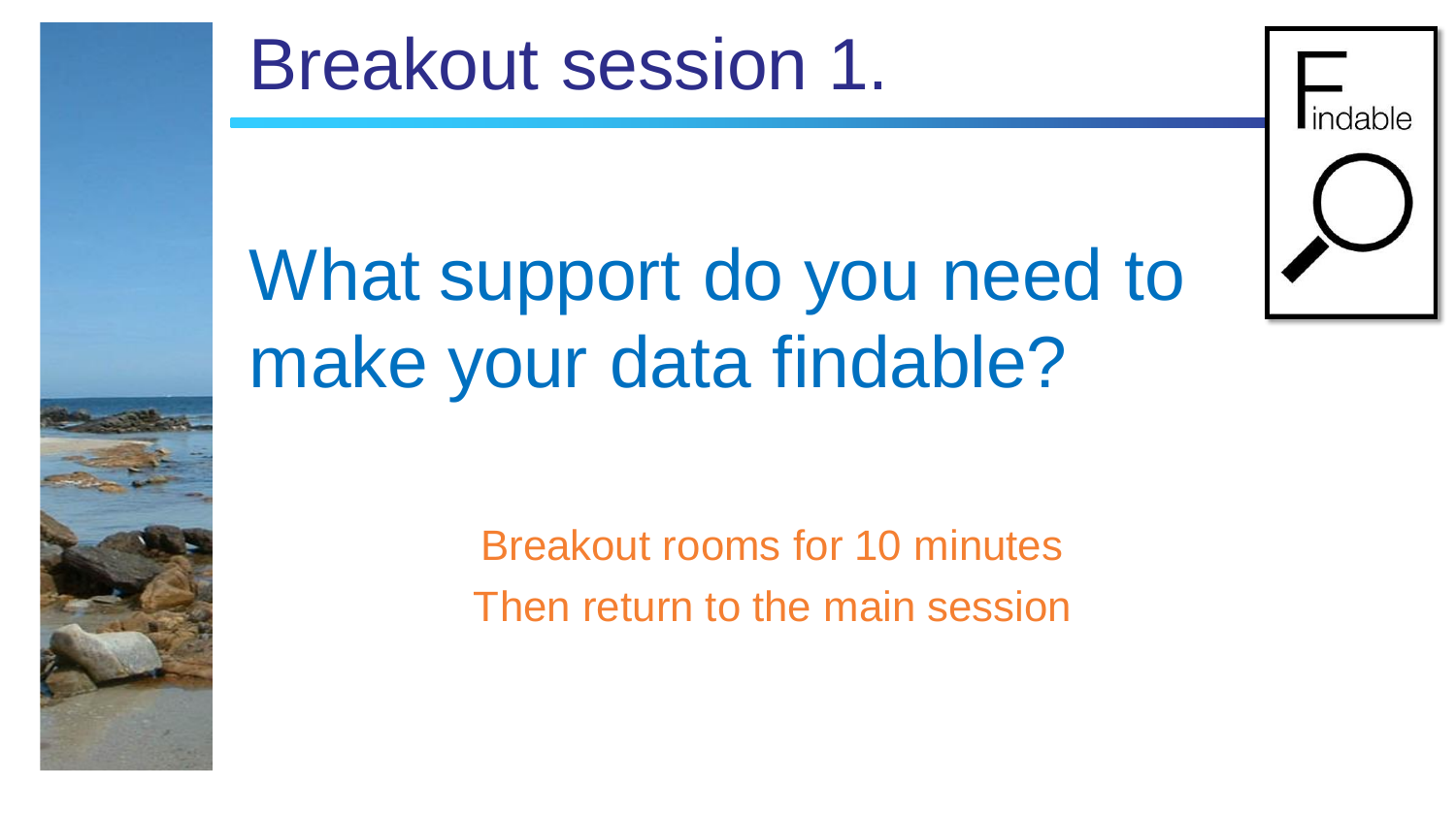### Breakout session 2.



## What support do you need to make your data accessible?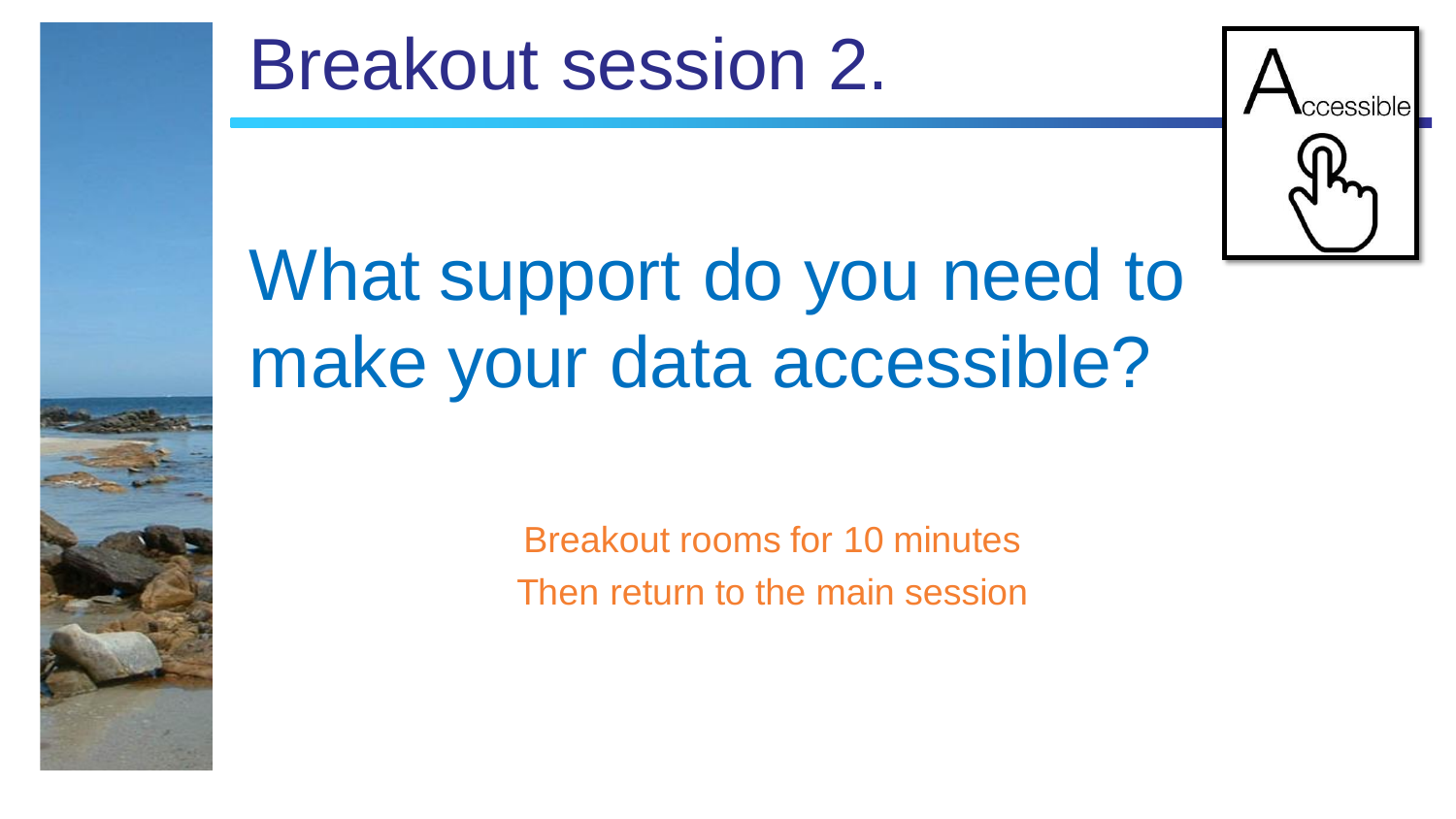#### Breakout session 3.



Interoperable

## What support do you need to make your data interoperable?